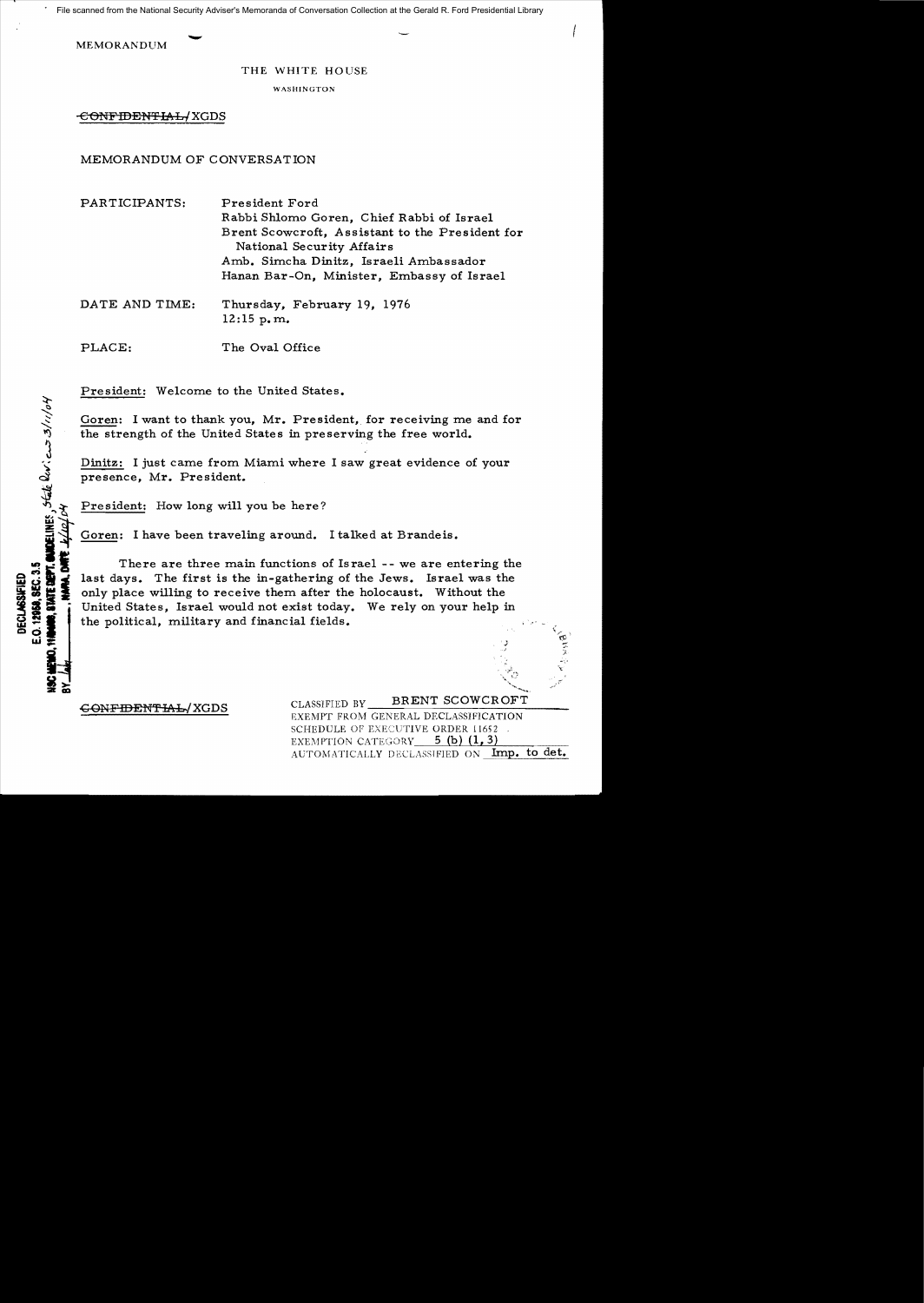## -CONFIDENTMh!XGDS 2.

President: We had very productive talks with Prime Minister Rabin. He does a superb job in dealing with the United States and talking to the American people. You should be proud of him.

Goren: He is an old friend of mine. I was a military chaplain to a group of paratroopers.

President: He has shown great statesmanship in his dealing with us and especially the Sinai agreement.

Goren: As a religious man I believe in the fulfillment of the Bible that Israel should have the West Bank, but the achievement in the Sinai is the greatest achievement since Israel was established. I don't see now how war can break out.

President: We must help keep Egypt away from the Soviet Union and associated with us.

Goren: She can no longer attack. She would lose the Canal and the oil. Syria can't attack without Egyptian support. I was a Major General and I think the chance of war doesn't exist, providing Israel maintains its strength.

President: We plan to insure that Israel retains its security. I think we worked that out when Prime Minister Rabin was here. If we can keep the Soviet Union out, keep the lid on Lebanon, and keep Syria quiet, we will be okay.

Goren: It is incredible what they did in Lebanon. Over 10, 000 Christians were killed in Lebanon. It would be 100% worse if we had to live together with them. Israel is the leader of the Free World in the Middle East. None of the Arab states is democratic. Without the United States, the situation would be hopeless. The United States must fulfill the vision for the whole world. You are the only ones who can accomplish it.

President: I hope you will pass that message to the American people. I think it is tragic what resulted in Southeast Asia and in Angola. I was looking back at it earlier today  $-$ - if we had done something about the Italian invasion of Ethiopia, the war may not have come.

CONFIDENTIAL/XGDS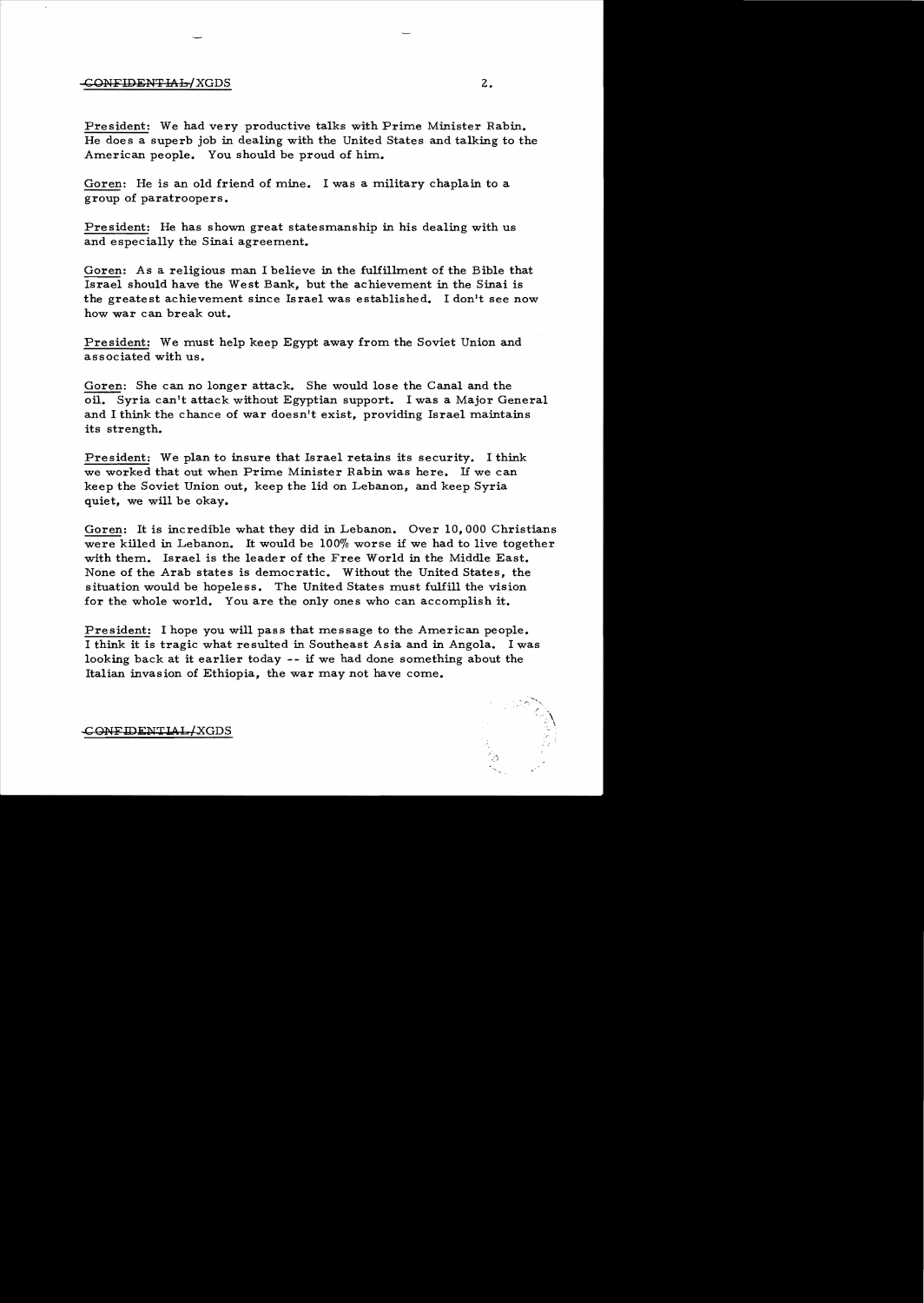## $\overline{a}$ -GONFIDENTIAL/XGDS 3.

Goren: The Angola situation was very bad. This is the advance of totalitarianism. What happened in Southeast Asia, now Angola. It is very bad. We are having a conference of the Soviet Jewry now. We can't get the Jews out of Russia.

President: That is a long story. It is down from the 35,000 in '73 to 10,000 last year. We will do what we can, but it will be hard this year. We had it arranged, but internal problems have prevented it. The Ambassador knows the story.

Goren: That this could happen in the 20th Century is incredible. This is what they could do all over the world.

President: You can be assured we will do what we can. We are committed to the security of Israel.

Goren: In Syria there are two communities of Jews. They are so persecuted we may learn one day they have disappeared.

President: How many are there? 4-5,000?

Goren: Yes. They can't get out.

[He gives the President a Bible.]

This is the Jerusalem Bible. Jerusalem is the symbol of the unifying of the world. Israel is the vision of the prediction of the Bible.

President: My son is studying for the Ministry. He had to study Hebrew.

Dinitz: Maybe he would like to visit Israel.

President: That is a good thought. I will ask him.

<del>CONFIDENTIAL/</del>XGDS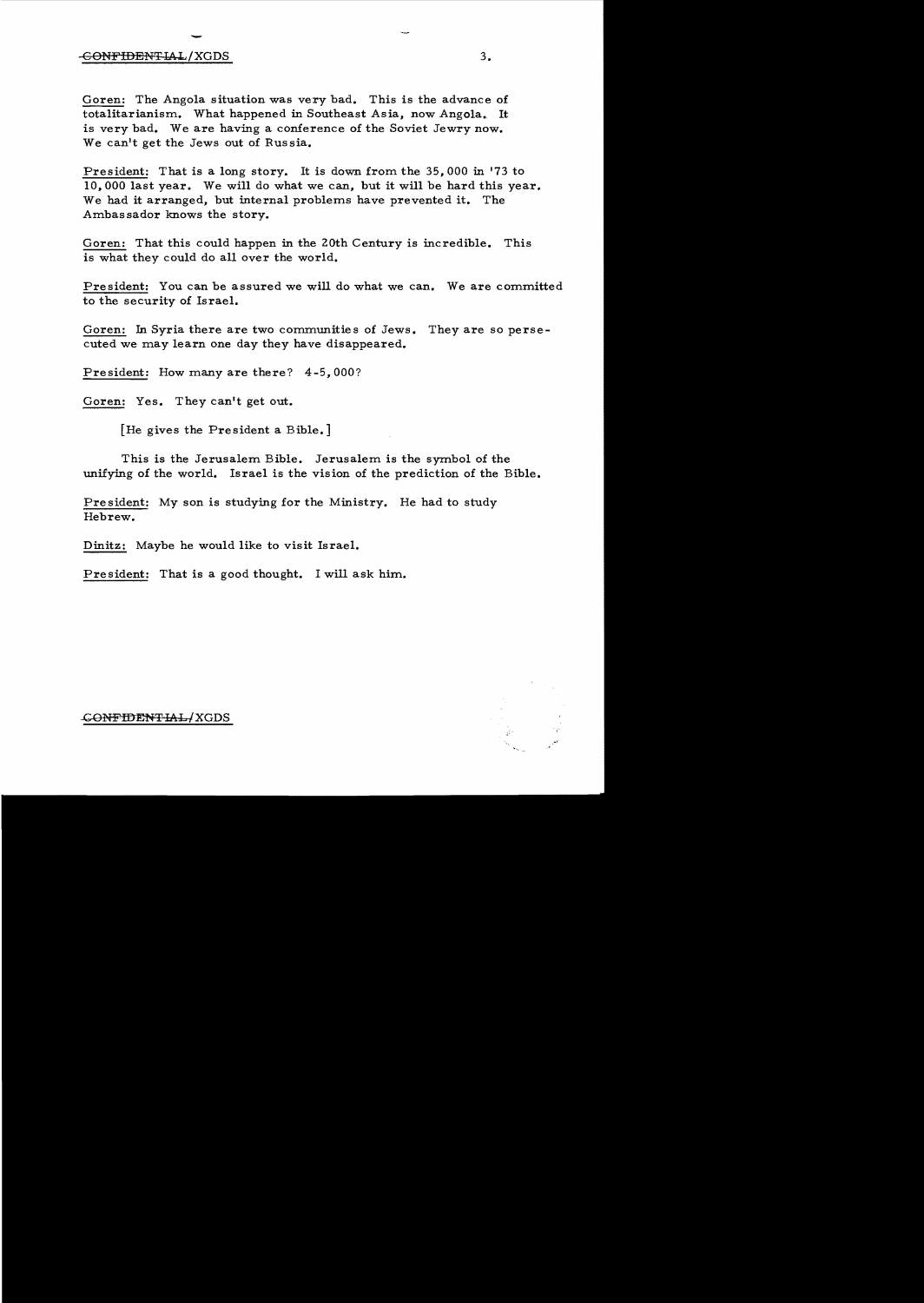P/Rabbis Gran /

P Weland to de US. 1 min or far a (Thanks Pfr receiving mondel<br>Avanph f US in promine face world  $G_{\mu\nu}$ D I quit ma fur Main when I saw great l'établise figure prier ce me la fonction de la fonction de la fonction de la fonction de la fonction de la fonction de la fonction de la fonction de la fonction de la fonction de la fonction de la fonction de la fonction te. Thise and 8 mois fourtion of it - we can enterin a last emp. This stine ingathering of c Juno. I was conty place with Ouvininten opt Mercurit W/OC US, I am evel with the today. We race rely on your help in a feat unité privativel pette. P We had very productive Cathy en / 1/11 Mahin + Torting to a Chan just . Jan should be port fine G He is an old purilef mire. I mas a mil. chaptain sa paratrioper. P Horas shown quest statementing in deatin cefus + esp. c sinai. 6 ava deligious unon direture m freige Unit for Birth that I should have c W Bornk, Inte achimient un Emini is a quintest mine I estable 2 dont sur Train how won can heat out. 1 avenues must hap E among pour sur over W/10. F. She emmers longer attack the mild los commencair. Signéer ent **UECLABANEL** E.O. 12958, SEC. 3.5 **MEMO, 11/24/08, 87ATE DEPT. GUNDELINES** State Pericus 3/11/04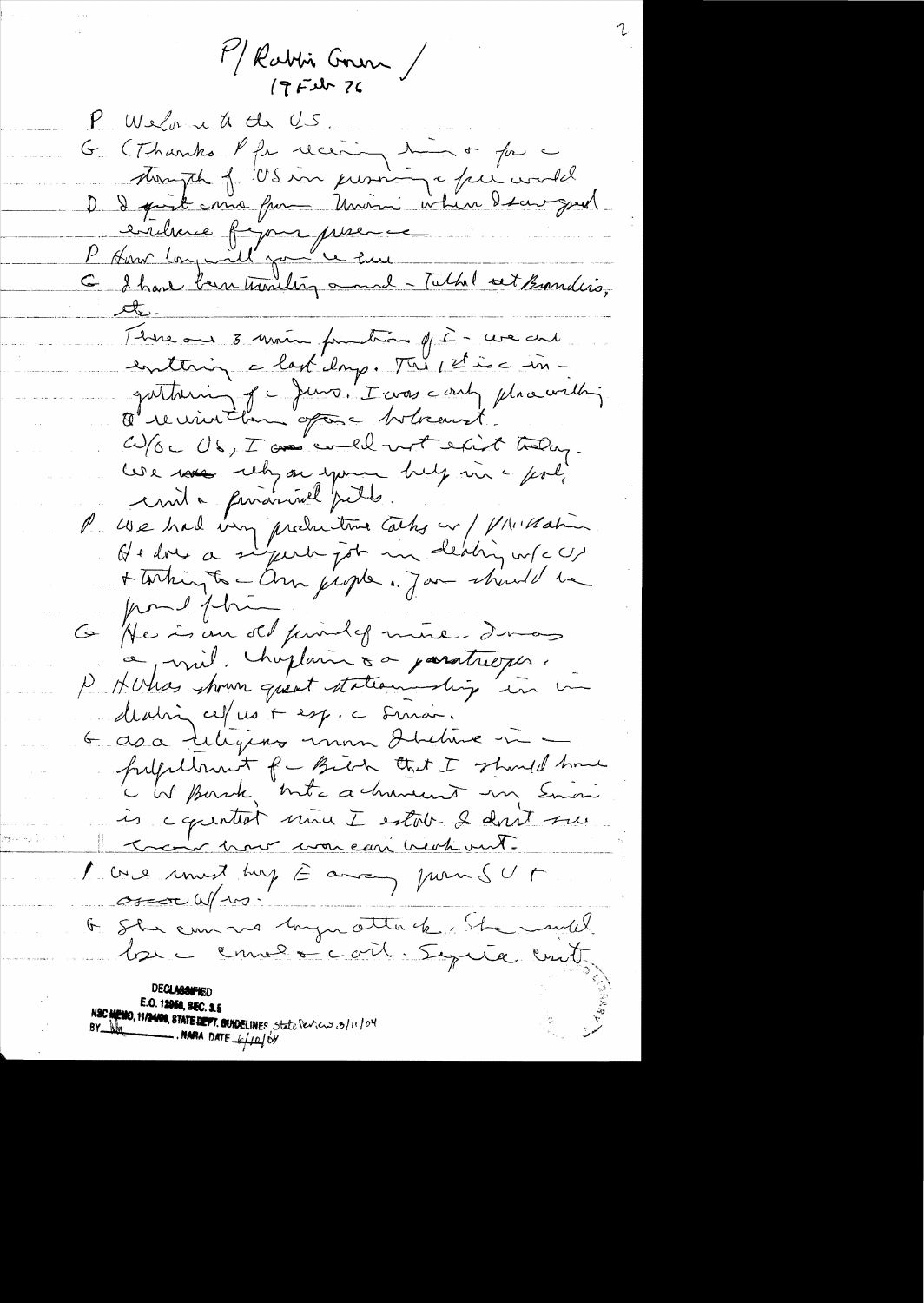attack W/O E suggest dura a sing, seu \* I touch a chouse of war doemt Raint friendring I metro the stampth. P as a glants mouse that I returns is scienty, Ithinkore without and When Robins was her. Of we can hap Svart, keya liden Kbanne, hiez Syria print, we will be IK. 6 St minutible what they did in hermon. Ocur 1000 Christins were hilled in Welcomm. It would be jose y crosse of un halts haltzetter w/ them. For I is a tendent a ful une ma me more  $cf - Antr$  states is denner  $Mf$ d <  $US$  tro Usit would be hypped. The US unt fondit de mine par utile contre jam V J hype-jerre will pass tout moy to US juge.<br>I think it lingue what resulted in SEA concet entire day - if we hal done permetting about Ilodion unosine de The Anyola Fet, cros un bad. This is<br>a celvant of totalitorine, what happened  $6<sub>1</sub>$ in SEA, une anyste. It is very holl-We him a ceny of Sor Juny univ. Ave P That a long story 25 is donne fue world's what we can, but he hard this year, when hadn't amongled, but